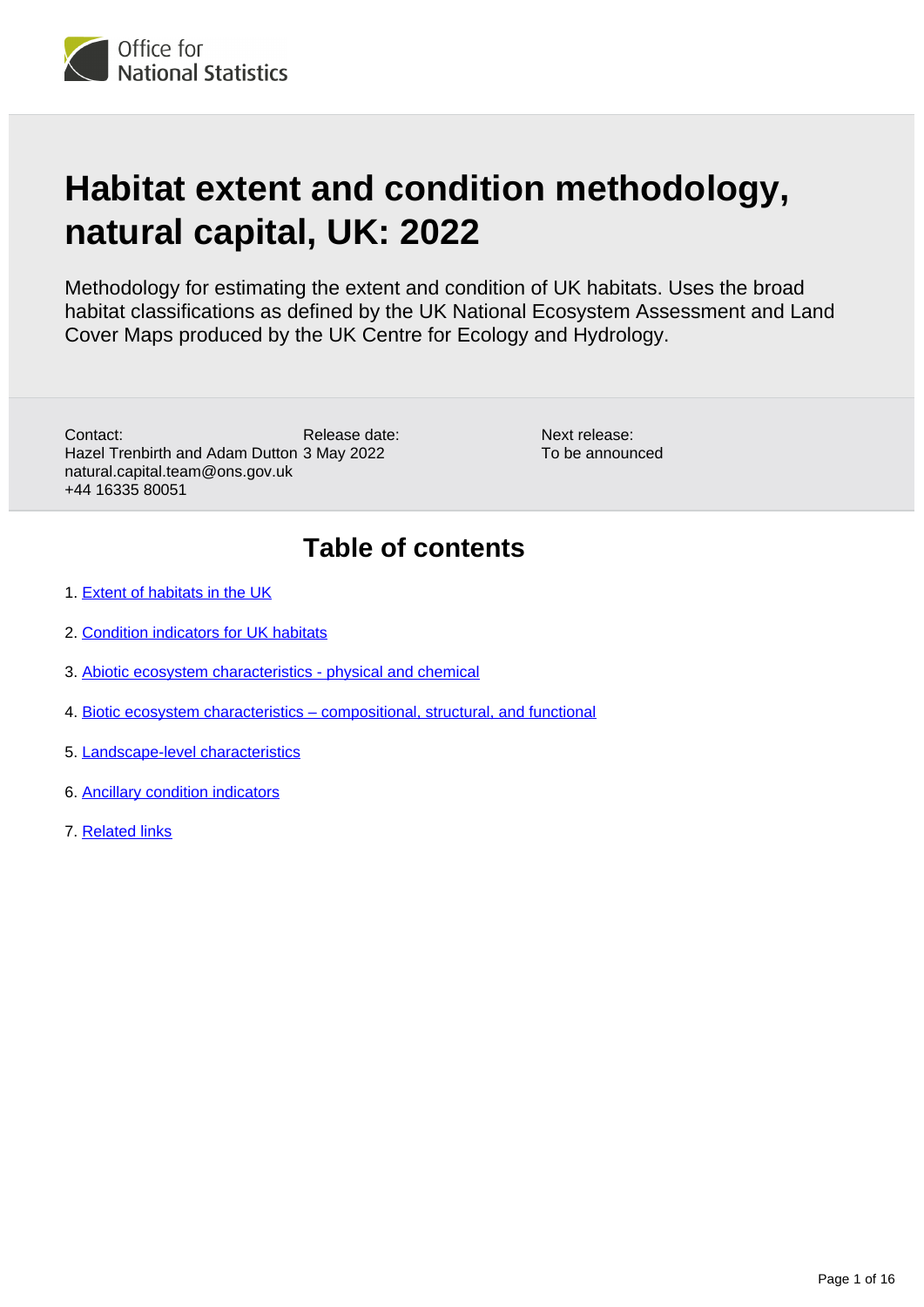# <span id="page-1-0"></span>**1 . Extent of habitats in the UK**

This methodology uses the broad habitat classifications as defined by the [UK National Ecosystem Assessment.](http://uknea.unep-wcmc.org/LinkClick.aspx?fileticket=BNpVOJWKNxA%3d&tabid=82) The data in this methodology use the **Land Cover Maps** produced by the UK Centre for Ecology and Hydrology (UKCEH).

Each of the 21 Land Cover Map habitat classes are assigned to the following eight broad habitat classes.

### **Enclosed farmland**

Most enclosed farmland is managed for cereal, cattle, and sheep production. Improved grassland is nutrient-rich and is often used as pastures for livestock.

### **Woodland**

This includes managed plantations as well as ancient, semi-natural woodlands. It includes both coniferous and deciduous (broadleaf) woodland.

### **Mountain, moorland, and heath**

This includes heather, heather grassland and inland rock. These are mountainous, open and rugged habitats.

### **Semi-natural grasslands**

Includes acid grassland, calcareous grassland, and neutral grassland. These are acidic, alkaline, and neutral habitats, respectively, with low levels of plant species diversity.

#### **Urban**

This includes suburban and urban habitats, consisting of built structures and other infrastructure.

### **Freshwater, wetlands, and floodplain**

This includes fen, bog and freshwater. Freshwater bogs are partly drained habitats, including ericaceous and herbaceous mosses which form over peat rich soils.

### **Coastal margins**

This includes saltmarsh, littoral rock, littoral sediment, supralittoral rock, and supralittoral sediment.

### **Marine**

This broad habitat is saltwater.

In this methodology, the UKCEH Land Cover Maps are used to calculate habitat extent. Other data sources, such as the National Forest Inventory and Ordnance Survey mapping, have been used in our other natural capital accounts publications. We have used Raster data from UKCEH to produce a Sankey diagram and to estimate habitat extents.

Across the various time series presented in our Habitat extent and condition, natural capital, UK: 2022 bulletin, there are methodological differences in how each Land Cover Map was calculated. There is also variation, across these time series, in the total land extent for each country. Therefore, the percentage land cover values, and comparison of these values to one another, should be used with caution.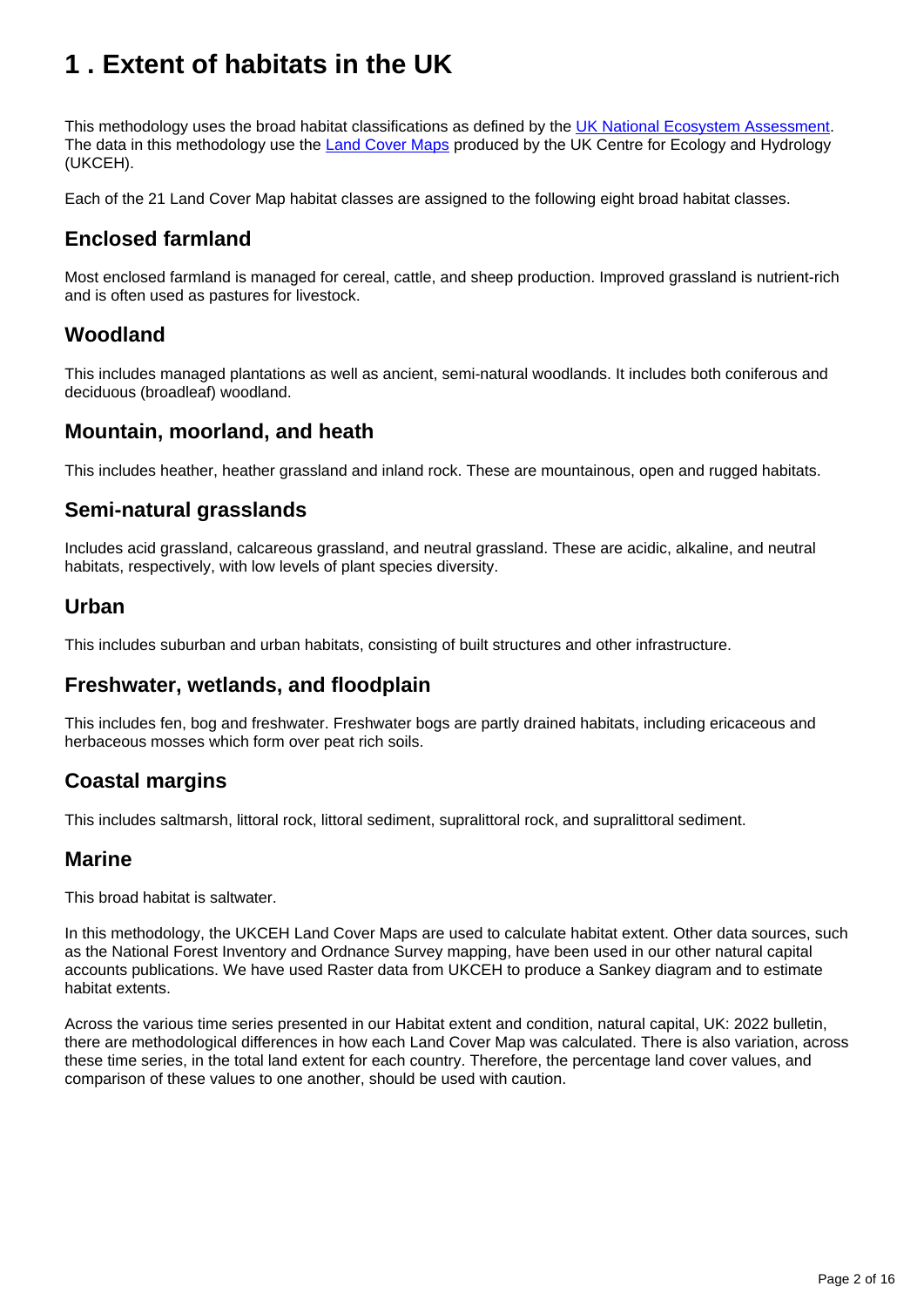# <span id="page-2-0"></span>**2 . Condition indicators for UK habitats**

Ecosystem condition accounts provide a structured approach to recording and aggregating data describing the characteristics of ecosystem assets and how they have changed.

The United Nations [System of Environmental-Economic Accounting– Ecosystem Accounting \(SEEA EA\)](https://unstats.un.org/unsd/statcom/52nd-session/documents/BG-3f-SEEA-EA_Final_draft-E.pdf) is a spatially based, integrated statistical framework.

The first step is to define and select ecosystem characteristics and associated variables. To assess condition, this means looking at characteristics that can show a directional change over consecutive accounting periods in a scientifically robust manner. In addition, we also need to collect data on stable characteristics.

#### **Ecosystem Condition Typology**

The Ecosystem Condition Typology (ECT) is a hierarchical typology for organising data on the condition characteristics.

Abiotic (physical) ecosystem characteristics

- Physical state characteristics: including soil structure, water availability.
- Chemical state characteristics: including soil nutrient levels, water quality, air pollutant concentrations.

Biotic ecosystem characteristics

- Compositional state characteristics: including species-based indicators.
- Structural state characteristics: including vegetation, biomass, food chains.
- Functional state characteristics: including ecosystem processes, disturbance regimes.

Landscape-level characteristics

Landscape and seascape characteristics: including landscape diversity, connectivity, fragmentation, embedded semi-natural elements in farmland.

### **Ancillary indicators**

Some environmental pressure indicators, for example, wildfires and access, provide a broad measure of potential effects on the condition of ecosystems. However, as they do not provide direct measures of condition for individual ecosystem assets, they are not suitable for use in ecosystem condition accounts, they are classed as ancillary indicators.

Indicators of protection status (for example, Sites of Special Scientific Interest (SSSI) and Special Areas of Conservation (SACs)) are classed as ancillary indicators as they can be used as proxy measures for condition in cases where no other information is available. Protected sites information could be thought of as a rough proxy for reduced environmental pressures, especially reduced overexploitation (for example, indicating lower management intensities). However, indicators describing policy interventions performed in response to management or conservation objectives are not considered appropriate as condition indicators.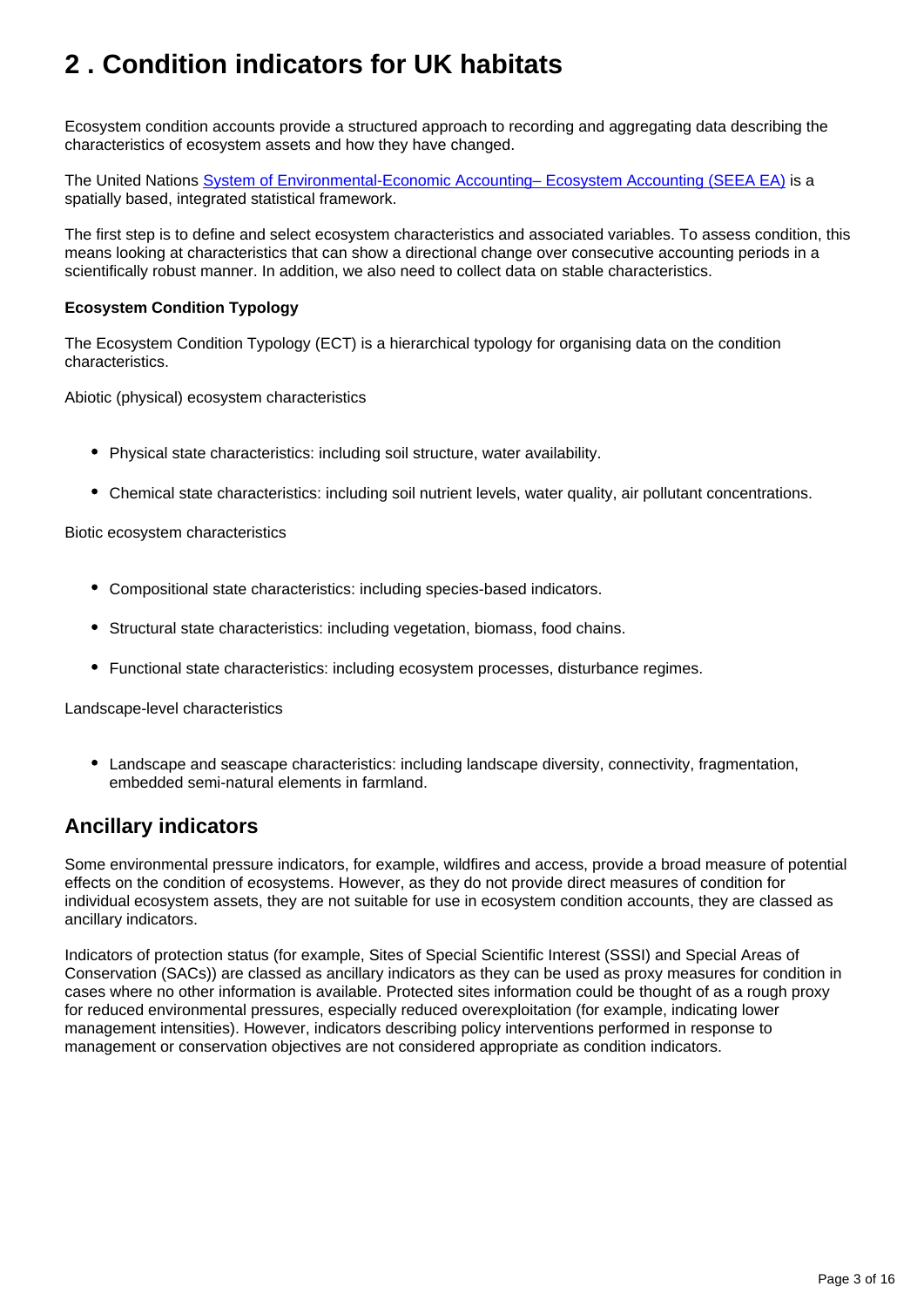## <span id="page-3-0"></span>**3 . Abiotic ecosystem characteristics - physical and chemical**

The physical state characteristics include the physical descriptors of the abiotic (physical rather than biological) components of the ecosystem, such as water and soil. These stocks are subject to degradation from human pressures and therefore sensitive to change.

The chemical state characteristics include descriptors of the chemical composition of the abiotic ecosystem components, such as water. This looks at the accumulated stocks of pollutants or nutrients in soil and water. This indicator should describe the state of the components of the ecosystem rather than the emission of pollutants.

### **Water quality from the Water Framework Directive**

Poor ecological and chemical condition of a surface water body can cause a range of damage, including:

- drinking and bathing water quality
- biodiversity
- marine life health

The [Water Framework Directive](https://hub.jncc.gov.uk/assets/b6dbbc22-235a-4664-8192-3a178d32ffde) (WFD) is an important tool for assessing the water environment for several types of water bodies, including rivers, lakes and canals. The WFD operates in six-year cycles. This framework helps to classify the quality of water bodies by measuring their ecological and chemical status.

### **Uplands water quality**

The [UK Acid Waters Monitoring Network](http://uwmn.defra.gov.uk/about/history.php) was set up in 1988 to investigate the chemical and biological responses of acidified streams and lakes to changes in air quality and "acid rain". In 2013 it became the UK Uplands Water Monitoring Network (UWMN), with a wider remit to also investigate the impact of climate change and land management on uplands water.

UWMN variables measured include the acidity and acid neutralising capacity (ANC), dissolved organic carbon (DOC), nitrate and non-marine sulphate of uplands waters.

ANC is a measure of the capacity of water to resist changes in pH levels. Catchments whose drainage waters have higher levels of ANC have a greater ability to [neutralise acid deposition.](http://aquaticrestorationpartnership.org.uk/upland-lakes/)

Non-marine sulphate in upland surface waters is mostly derived from the burning of fossil fuels by power stations and heavy industry.

DOC is derived largely from the degradation of plant and soil organic material. It forms a substantial part of dissolved organic matter (DOM) that often causes a brown staining to upland waters. Concentrations of DOC tend to be particularly high in waters draining from peatlands.

Year-on-year changes in these metrics across a wide range of sites provide a strong indication of how the water quality of our upland streams and lakes has been evolving over recent decades.

Currently the UWMN samples around 26 sites regularly for water quality assessment. Sites from mountain, moorlands and heath areas were extracted and data upscaled to a UK level for the purpose of this report. While the number of sites is limited, they show highly consistent behaviour in the metrics presented. This indicates that the changes observed should be broadly representative of changes in acid-sensitive upland waters more widely.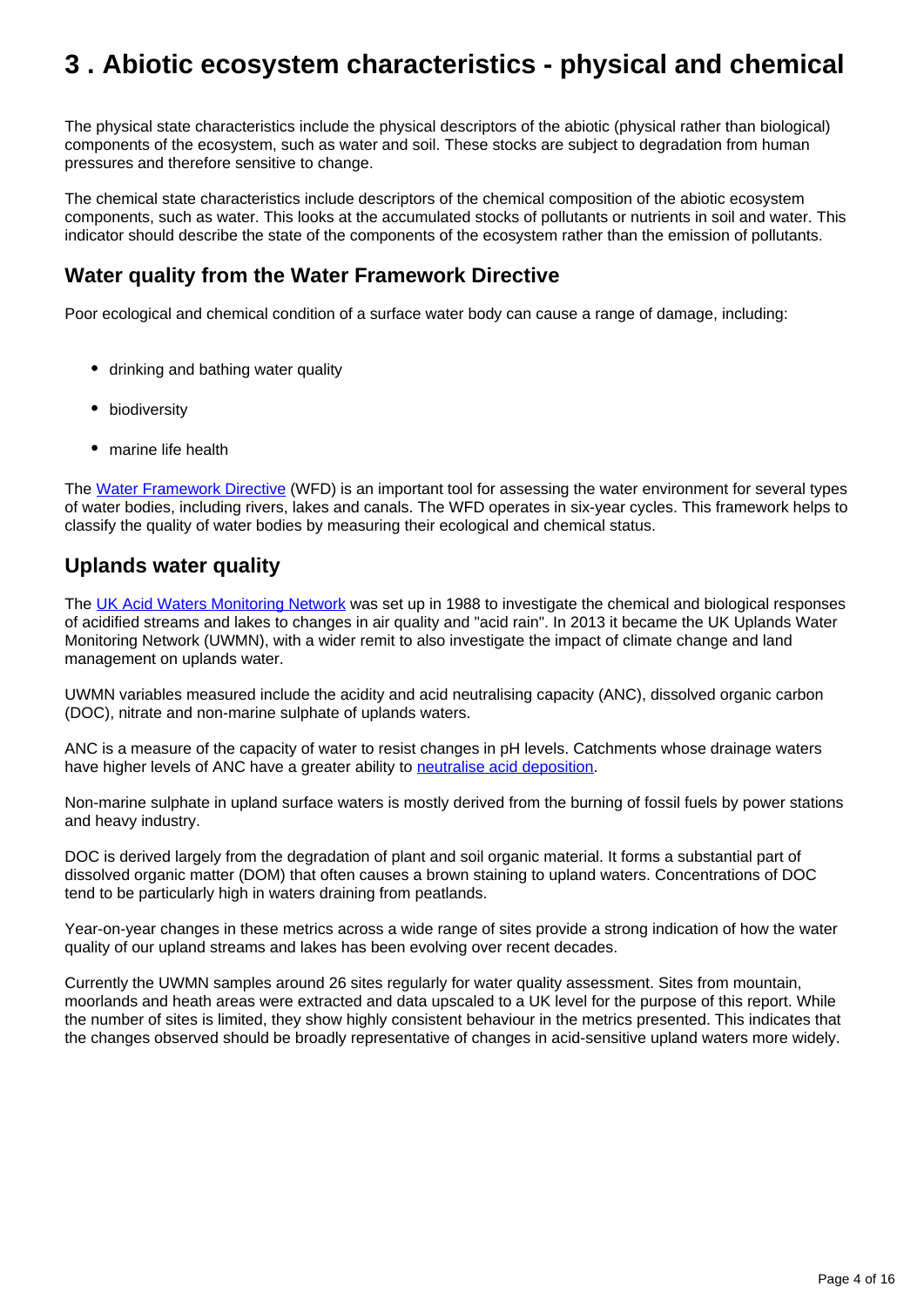### **Soils**

Soil is important for providing many essential ecosystem services, such as food production, water purification and greenhouse gas regulation. Monitoring trends in specific soil indicators over time provides a suitable physical state condition indicator. [The Environment Agency's 2019 report on soil](https://assets.publishing.service.gov.uk/government/uploads/system/uploads/attachment_data/file/805926/State_of_the_environment_soil_report.pdf) states that soil holds three times as much carbon as the atmosphere and absorbs water, therefore reducing the risk of flooding. Soils are also a wildlife habitat and provide 95% of global food supplies.

Soil data are taken from the [Countryside Survey](https://countrysidesurvey.org.uk/sites/default/files/CS_UK_2007_TR9-revised%20-%20Soils%20Report.pdf) 1978, 1998 and 2007. Since then the [UK Centre for Ecology and](https://countrysidesurvey.org.uk/science/soils)  [Hydrology \(UKCEH\) Countryside Survey](https://countrysidesurvey.org.uk/science/soils) has been monitoring soil samples in a rolling five-year survey to understand the state of topsoil (up to 15 centimetres depth), with interim data to be published during 2022.

### **Acidity**

High levels of soil acidity, low pH level, can be damaging for some habitats.

### **Carbon**

Organic carbon plays a critical role in maintaining the structure of and water retention in soils and is an important indicator of soil quality.

### **Organic matter content**

Plant and animal residues in different stages of composition, organic matter content, is another important indicator of soil condition.

Ideally, soils would slowly increase levels of organic matter content over time, as has generally occurred since the last ice age around 11,000 years ago. However, climate change, grazing pressure, crop burning or increased cutting intensity can lead to a loss of organic matter content. This is because of increased decomposition rates of soil organic matter and/or increased erosion of the organic-rich top layer of soil.

### **Bulk density**

Compaction of soil prevents plant growth and increases erosion. Bulk density is another useful indicator of soil compaction and is calculated as the dry weight of soil in a given volume. A high bulk density can restrict root growth and increase soil erosion.

## <span id="page-4-0"></span>**4 . Biotic ecosystem characteristics – compositional, structural, and functional**

According to the [UK Biodiversity indicators](https://www.gov.uk/government/statistics/biodiversity-indicators-for-the-uk), biodiversity supports the vital benefits humans get from the natural environment, which in turn contributes to the economy, health and well-being, and enriches our lives.

### **Bees**

Bees provide a range of ecosystem services as well as being useful indicators of wider ecological health. In particular, bees are one of the main groups of insects responsible for pollination of wildflowers, berries, orchards and crops. As a third of all UK crops are pollinator dependent, this is a particularly important service. Habitat loss and degradation is related to declines in bee populations, so is a useful indicator of long-term changes in the condition and health of the environment.

The Bumblebee Conservation Trust runs the [BeeWalk Survey Scheme.](https://www.beewalk.org.uk/) This uses citizen volunteers to monitor the number of bumblebees on a monthly walk from March to October, along a set route of approximately one mile. This identifies worker bees (the most common), drones (fertile males), and queens(the sole fertile female in any colony). The number of bees per kilometre were counted and reported over time. The total number of bees per kilometre per BeeWalk is an indicator of the condition of six broad habitats in this report, including: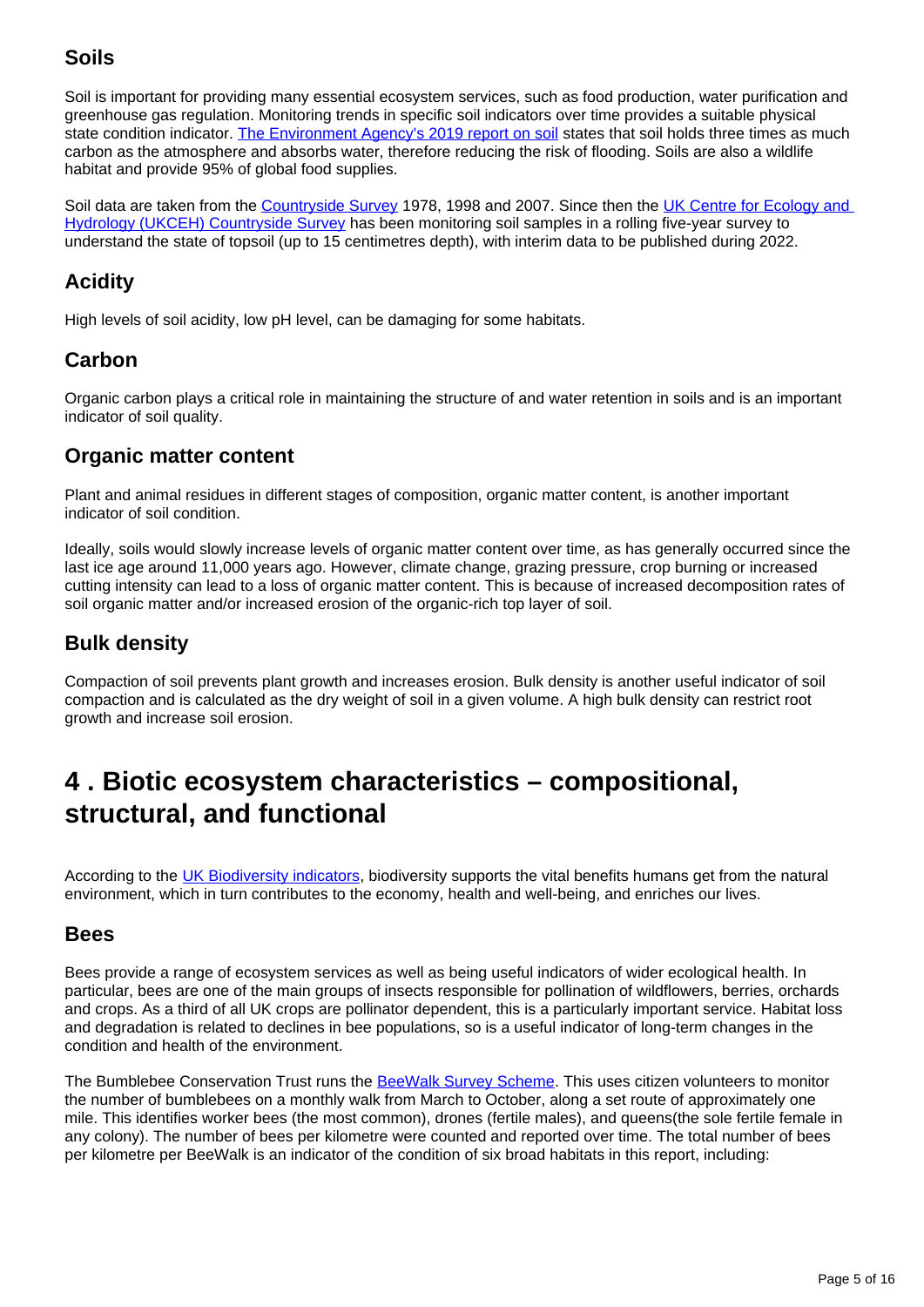- coastal
- mountains, moorland, and heath
- woodland
- enclosed farmland
- semi-natural grassland
- freshwater, wetlands, and floodplains

#### **Bats**

Bats depend on a range of habitats, and in the UK are reliant on insect prey. They are sensitive to changes in land use, habitat fragmentation, climate and site management.

The [National Bat Monitoring Programme \(NBMP\)](https://www.bats.org.uk/our-work/national-bat-monitoring-programme), run by the Bat Conservation Trust (BCT), coordinates annual bat surveys. Volunteers monitor bats at survey points and along walks by listening for their vocalisations using specialised equipment. The monitoring sites and walks have been mapped against habitat maps to enable us to break it down by broad habitat.

The detection distance of bats means that the bats recorded may not be at the exact location of the recording point. A "buffer" is placed around each recording point based on the approximate maximum detection distance for each species. These are:

- Daubenton's bat 10 metres (m)
- common pipistrelle and soprano pipistrelle 25m
- noctule 100m

Indices for each species are based on spots or walks where at least 50% of the buffer area was of the relevant habitat.

Generalised Additive Models (GAM) are used to fit a smoothed line to each bat dataset, with full details on the statistical methods used in [NBMP's Annual Report](https://www.bats.org.uk/our-work/national-bat-monitoring-programme/reports/nbmp-annual-report). The urban, woodland and enclosed farmland index is a composite of three bat species trends, including:

- common pipistrelle
- soprano pipistrelle
- noctule

The freshwater index is calculated using the Daubenton's bat data (a freshwater specialist). Increases in the urban (not statistically significant), woodland, and enclosed farmland indices are largely driven by significant increases in common pipistrelle numbers. While soprano pipistrelles are considered by the BCT to be increasing, this is not yet clearly statistically significant, while noctules and Daubenton's bat remain stable. Freshwater figures only include Daubenton's bat which explains the stable index. A limitation of the bat indicators is that some habitat specialist bat species that are more challenging to monitor are not included; for example, the woodland indicator lacks data on some key woodland habitat specialists.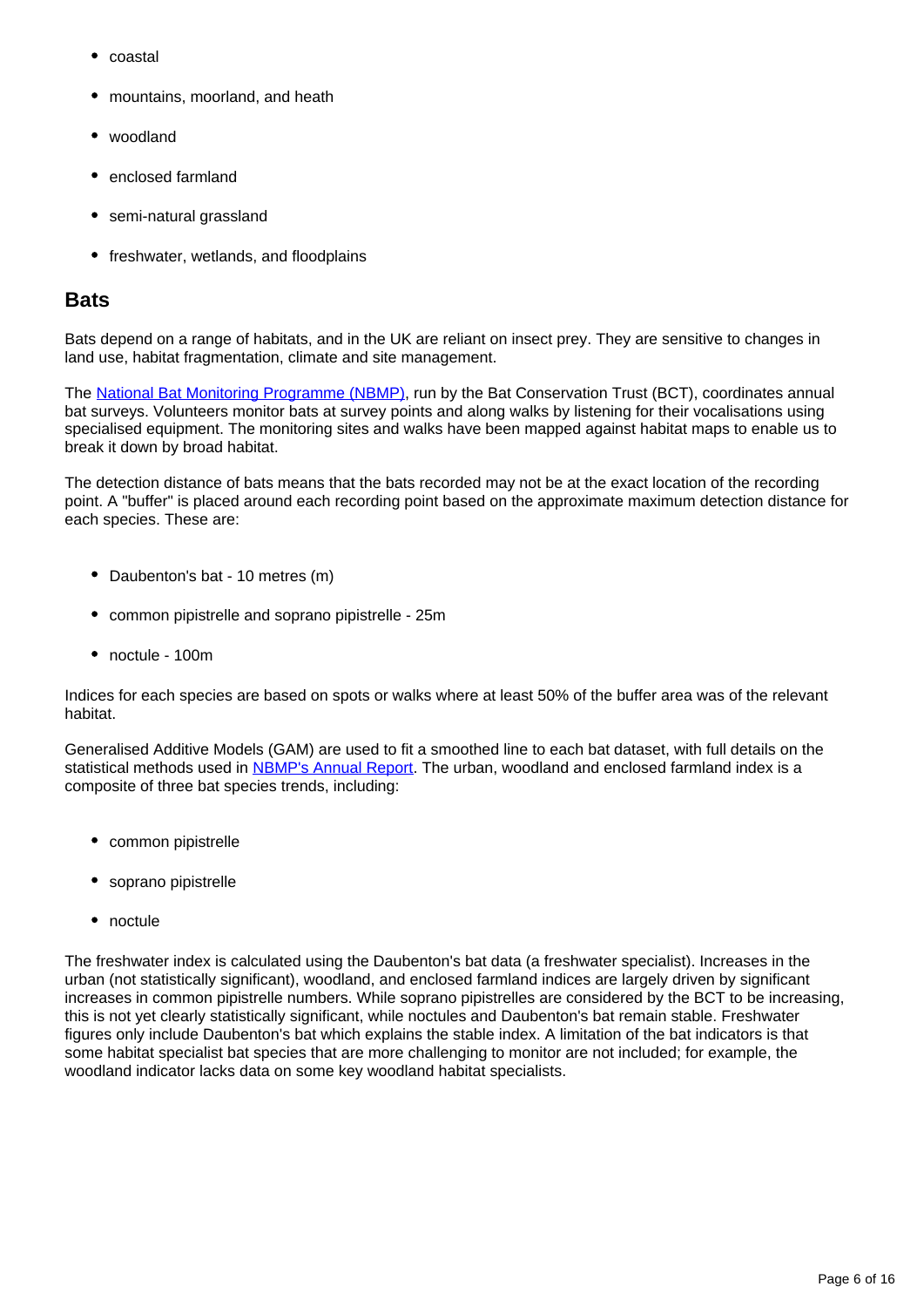### **Birds**

[Bird populations](https://jncc.gov.uk/our-work/ukbi-c5-birds-of-the-wider-countryside-and-at-sea/#key-results-figure-c5ai-breeding-farmland-birds-in-the-uk-1970-to-2019) provide a useful indicator of the state of UK nature, as they occupy a wide range of habitats and respond to environmental pressures.

Many of the habitat-based bird population indices are official statistics and produced by the Royal Society of the Protection of Birds (RSPB) and British Trust for Ornithology (BTO).

Species are selected for the index if they have a population of at least 300 breeding pairs and are a native species. To find out more about how bird populations are counted, please visit the Breeding Bird Survey, British [Trust for Ornithology \(BTO\) website.](https://app.bto.org/bbs-results/results/reg_lists/bbsdenslist-20.html)

These are not available for all habitats, so we build new indices for those by using earlier papers on potential species. These indices are presented as experimental statistics for information and should not be confused with the official indexes.

The moorland bird index is an unsmoothed index we have calculated using a species list we developed in the early stages of development of a potential official index in UK natural capital: mountains, moorland and heath [accounts](https://www.ons.gov.uk/economy/environmentalaccounts/bulletins/uknaturalcapital/mountainsmoorlandandheathaccounts) in 2019. There is a noticeable drop in the index in 2001; this is because of reduced monitoring as a result of the foot and mouth outbreak that year when moorland footpaths were closed and the number of surveys reduced.

### **Butterflies**

[The UK Butterfly Monitoring Scheme](https://ukbms.org/mydata) states that butterflies are good indicators of environmental change as they have short life cycles and react quickly to weather and climate change.

The butterfly habitats included in this publication are:

- wider countryside in woodland
- wider countryside in farmland
- habitat specialist (semi-natural grassland)

### **Moths**

Moths hold vital roles in the ecosystems with more than [2,500 moth species present in Britain](https://butterfly-conservation.org/moths) in a range of habitats. Moths and caterpillars are very important for feeding bird chicks, so declines could have major knock-on effects for bird species. They also carry out an important role in pollinating many crops and wildflowers.

According to the [Butterfly Conservation,](https://butterfly-conservation.org/moths/why-moths-matter/moths-in-decline) more than 60 individual species became extinct in the 20th century.

The [State of Britain's Larger Moths 2021 report](http://nora.nerc.ac.uk/id/eprint/530375/1/N530375CR.pdf) showed the total number of larger moths declined by 33% over the 50 years from 1968 to 2017, as recorded through in the Rothamsted traps national network.

The moth habitats included in this publication are:

- woodland
- coastal
- farmland
- moorland and scrubland
- urban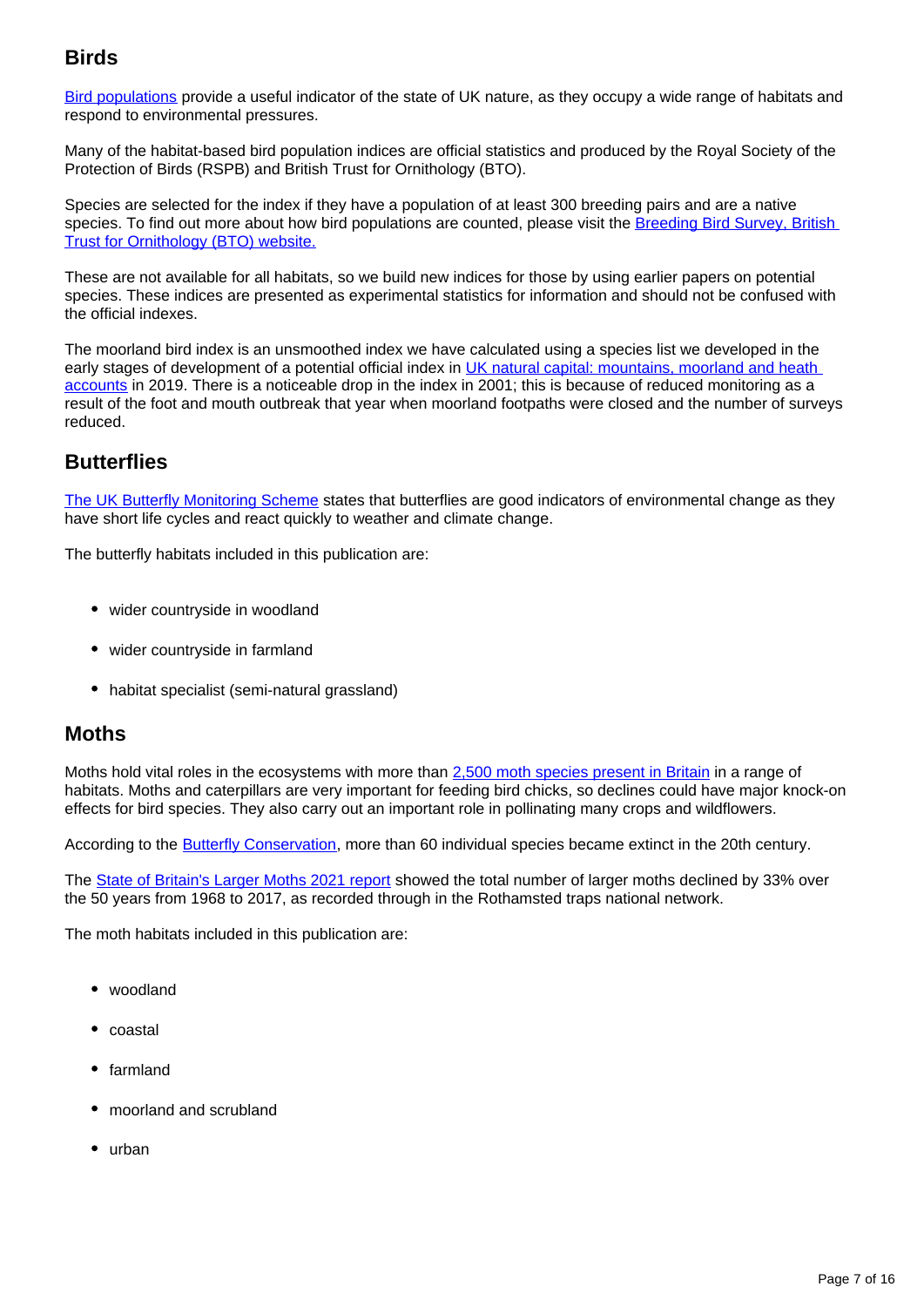### **Freshwater salmonids**

Freshwaters in the UK provide [extensive recreational fisheries](https://www.gov.uk/government/publications/buyers-and-sellers-of-first-sale-fish-and-submission-of-sales-notes/commercial-and-recreational-fishing#:~:text=2.-%2cWhat%20is%20recreational%20fishing?%2cand%20Conservation%20Authority%20%28IFCA) on rivers and lakes. In 2006, the UK was estimated to have at least [three million recreational anglers.](https://link.springer.com/article/10.1007/s12562-016-0967-y)

The Environment Agency and Natural Resources Wales use catch return data to assess and manage salmon and sea trout stocks, as seen in [Salmonid and fisheries statistics for England and Wales 2020.](https://www.gov.uk/government/publications/salmonid-and-freshwater-fisheries-statistics-2020/salmonid-and-fisheries-statistics-for-england-and-wales-2020)

### **Sustainable sea fish**

Fish are important for marine biodiversity. They are an important food source for seabirds and aquatic mammals, as well as a source of food and employment for people.

This indicator looks at fish stocks that are fished in acceptable mortality range using the Maximum Sustainability Yield ( $F_{MSY}$ ) as a fishing pressure indicator for marine fish stocks. This is based on a consistent set of 57 population species since 1990. Read the full methodology on sustainable fisheries from the Joint Nature [Conservation Committee \(JNCC\).](https://jncc.gov.uk/our-work/ukbi-b2-sustainable-fisheries/)

### **National Forest Inventory**

Changes in land use practices, woodland management and effects from drivers such as climate change affect the ecological condition of woodlands.

The [National Forest Inventory](https://www.forestresearch.gov.uk/tools-and-resources/national-forest-inventory/what-our-woodlands-and-tree-cover-outside-woodlands-are-like-today-nfi-inventory-reports-and-woodland-map-reports/nfi-woodland-ecological-condition/) (NFI) survey is based on data collected between 2009 and 2015 in Great Britain. More than 15,000 one hectare squares were sampled, recording data for 15 woodland ecological condition [indicators](https://frwordpressmedia.blob.core.windows.net/staging/2022/02/fr_nfi_condition_scoring_methodology_dj8ftgq.pdf) at each survey site. These are then classed as favourable, intermediate, or unfavourable. For full details, see [Forest Research's NFI survey methods](https://www.forestresearch.gov.uk/tools-and-resources/national-forest-inventory/nfi-survey-manual-for-third-cycle-field-samples/).

NFI indicators used in this publication include: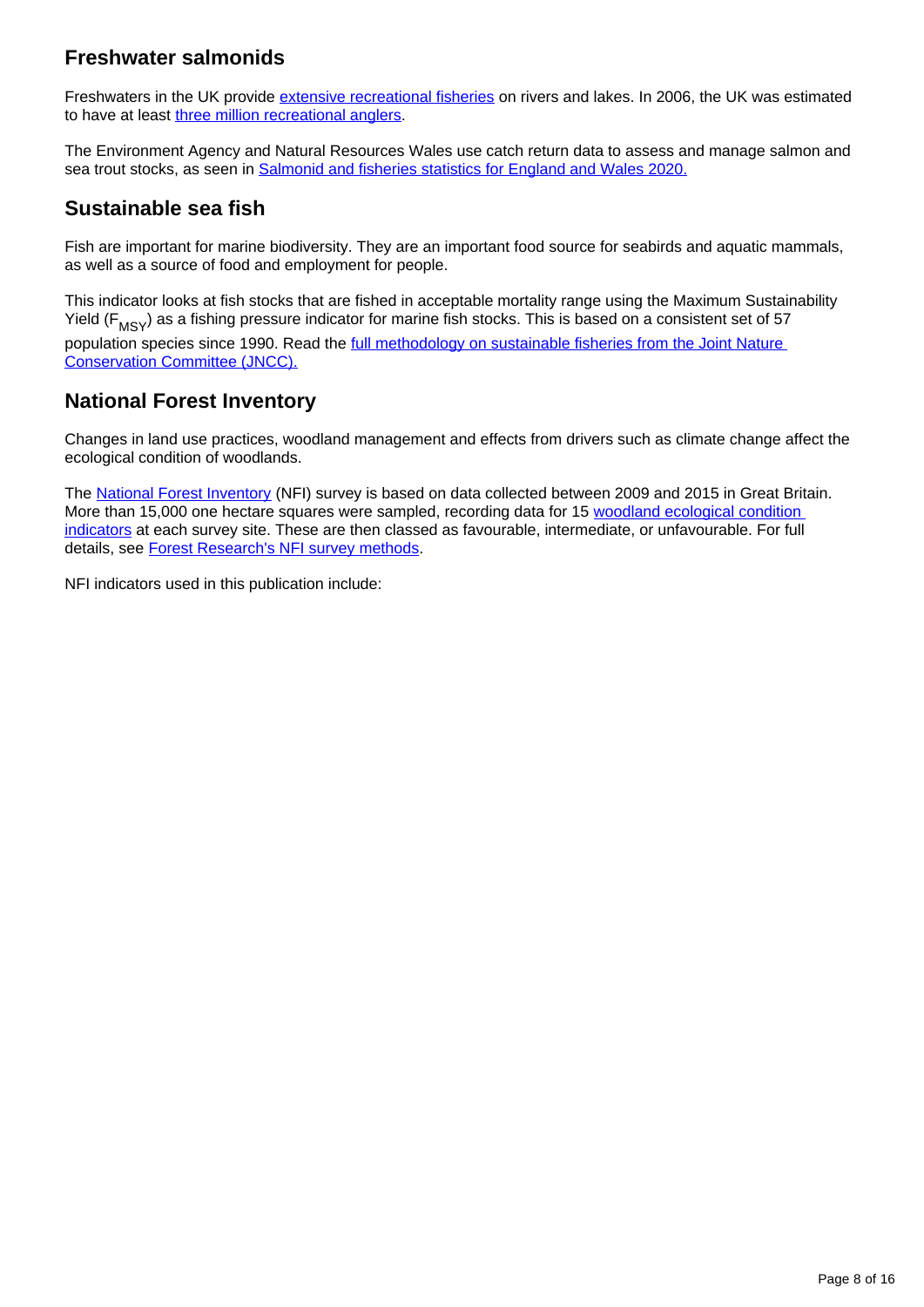- tree health
- invasive species
- regeneration at component level
- number native trees and/or shrub species
- deadwood volume (metres cubed per hectare)  $\bullet$
- vertical structure
- veteran trees
- age distribution trees
- proportion open space

A variety of ages of trees in woodlands benefits biodiversity, as they provide different ecological habitats. To be classified as favourable, woodlands need to have young, intermediate, and old trees present. The NFI defines a veteran tree as a tree that is of interest biologically, culturally, or aesthetically because of its age, size, or condition.

The vertical structure is defined as the number of "storeys" in the tree canopy. Woodlands with greater structural diversity (more storeys) provide a wider range of microhabitats and conditions.

Regeneration is an assessment of seedlings, saplings, and young trees. It is an important indicator of biodiversity for predicting the future health of woodlands. To be classed as favourable, the woodland needs to have trees with 4 to 7 centimetres diameter, as well as having saplings and seedlings present.

Tree diseases and pests have a negative impact on woodland biodiversity. Dead and decaying wood enable light to reach the forest floor, which is an important micro-habitat. The rapid and widespread death of trees can harm ecological health.

Areas of open space within, and adjacent to, woodlands provide increased light for some shade-intolerant species, improving environmental and structural heterogeneity. The UK Forestry Standard requires for woodlands to have a minimum of 10% open ground.

### **Invasive species**

Invasive species are non-native species which have reached Great Britain by accident either by transport, deliberate human introduction or arrived by natural dispersal from Europe.

[The United Nations Convention on Biological Diversity \(CBD\)](https://www.researchgate.net/publication/26610639_The_1992_United_Nations_Convention_on_Biological_Diversity) identifies invasive species as a major threat to biodiversity. Some non-native species have a negative impact and spread disease and compete for resources.

Of the 3,248 non-native species identified in Great Britain, 194 (6%) are considered to have a negative impact on biodiversity. This includes 47 freshwater species, 39 marine species, and 108 terrestrial species.

The JNCC's [invasive species indicator](https://jncc.gov.uk/our-work/ukbi-b6-invasive-species/) for freshwater and marine measures the number of non-native species which have arrived since 1500 that are established across 10% or more of Great Britain's land area, or along 10% or more of the coastline extent. This is based on an area of extent calculated using a method developed by the **England Vascular Plant Red List**. There are three methods used to determine extent of occurrence of such species.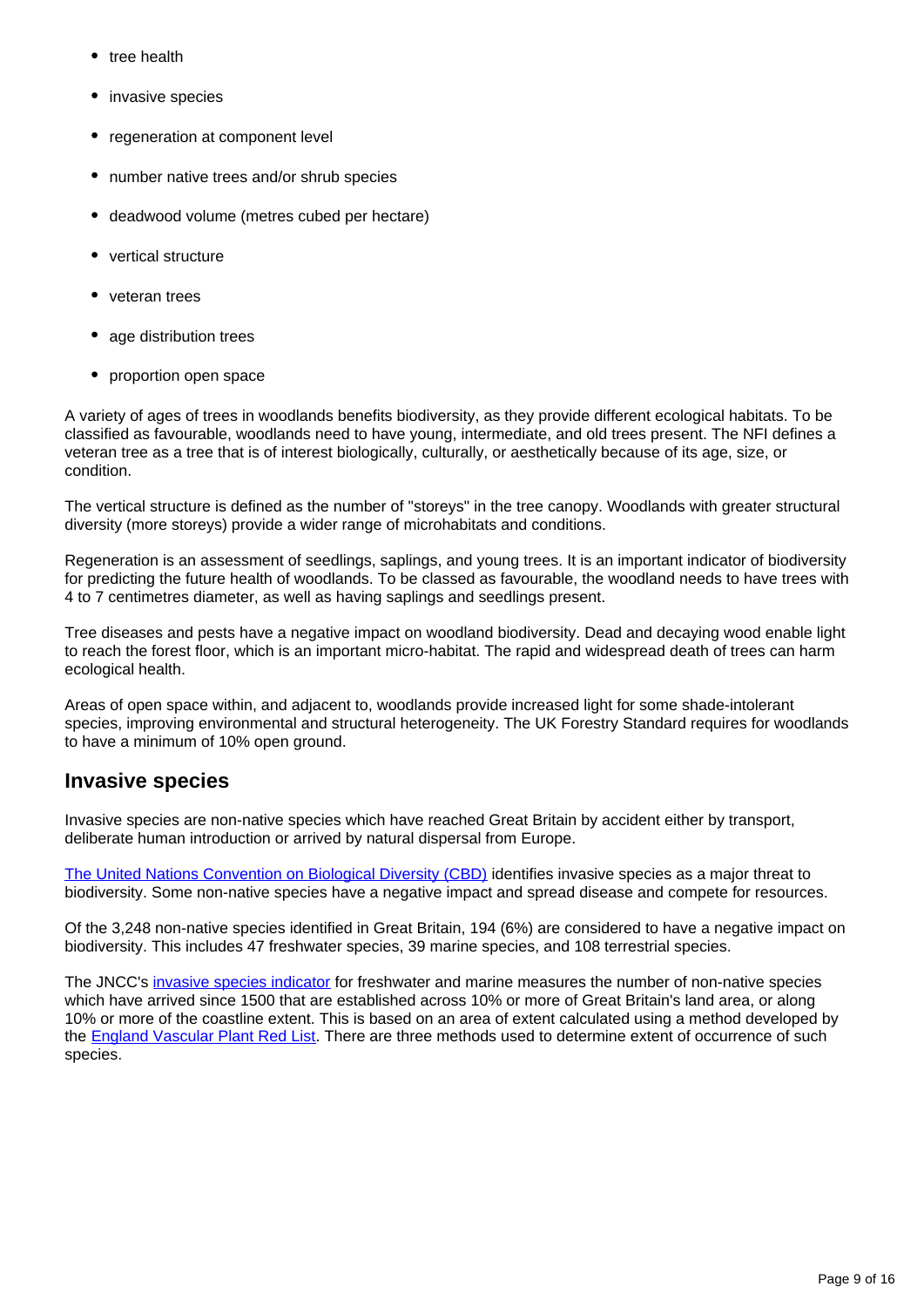- 1. Determining the number of distinct 10 kilometre (km) squares the species has been recorded within and then calculating the total area of these 10 km squares.
- 2. The minimum convex polygon (MCP) is defined as the smallest polygon in which no internal angle exceeds 180 degrees and contains all the sites of occurrence. To reduce problems in using polygons, a secondary polygon is created by intersecting the MCP polygon with the land mass of Great Britain (or 50 km wide coastal region in the case of marine species) and the area (in squared kilometres and also as a percentage of the total land or marine buffer area of Great Britain).
- 3. The alpha hull using occurrence data for each decade. Alpha hulls are created by a Delaunay triangulation of the data points, joining all points so that no lines intersect between points, and then selectively removing lines from this triangulation based on the value of a parameter.

### **Organic farming**

Organic farming requires farmers to operate to a system based on ecological principles in order to minimise environmental and wildlife damage, with strict limitations on the inputs that can be used. Emphasis is placed on natural production and pest control methods.

The main components of an organic farming system are the avoidance of artificial fertilisers and pesticides, and the use of crop rotation and other forms of husbandry to maintain soil fertility and control weeds, pests and diseases. [Livestock form an integral part of the majority of organic farms,](https://assets.publishing.service.gov.uk/government/uploads/system/uploads/attachment_data/file/929302/organics-statsnotice-26oct20.pdf) although some systems do not have livestock. Intensively-housed stock, or systems where a large amount of total feed has to be bought in, are not permitted. Pigs and poultry must be managed with extensive outdoor access.

### <span id="page-9-0"></span>**5 . Landscape-level characteristics**

### **Habitat connectivity**

Habitat connectivity measures the ease of different species' movement between landscape habitats. One [definition is "the degree to which the landscape facilitates or impedes movement among resource patches",](https://www.jstor.org/stable/3544927?seq=1) which we have used here.

Connectivity can be structural – about the distribution of patches of habitat across a landscape, or functional – about the ability of species to move around different habitat patches. For example, birds might functionally move across a naturally structurally fragmented set of habitats many miles or even thousands of miles apart, while some terrestrial mammals may struggle if a single road crosses their habitat.

### **Habitat connectivity in England**

Forest Research and the UK Centre for Ecology and Hydrology (UKCEH) developed a connectivity indicator for [England](https://assets.publishing.service.gov.uk/government/uploads/system/uploads/attachment_data/file/926056/England_biodiversity_indicators_2020_REVISED.pdf) looking at bird and butterfly species and their ability to move between patches. This used Countryside Survey data for 1990, 1998, and 2007.

### **Habitat connectivity in Scotland**

NatureScot has developed a method to assess functional habitat connectivity at a national and regional scale, applying this to calculate a [habitat connectivity indicator for Scotland](https://www.nature.scot/sites/default/files/2018-11/Publication%202018%20-%20SNH%20Research%20Report%20887%20-%20Developing%20a%20habitat%20connectivity%20indicator%20for%20Scotland.pdf).

The Equivalent Connected Area (Probability of Connectivity) or ECA(PC) metric is defined as "the size that a single habitat patch would need to be, to produce the same probability of connectivity as the actual habitat pattern in the landscape under consideration."

The ECA(PC) has been created for 10 catchment areas, with higher values meaning greater connectivity. The ECA(PC) as a percentage of the total amount of habitat in the region was selected as the most meaningful way to present connectivity. This method can measure changes in connectivity at a local level over time. However, comparisons of national-scale connectivity over time are not currently possible because of inconsistent land cover data over time.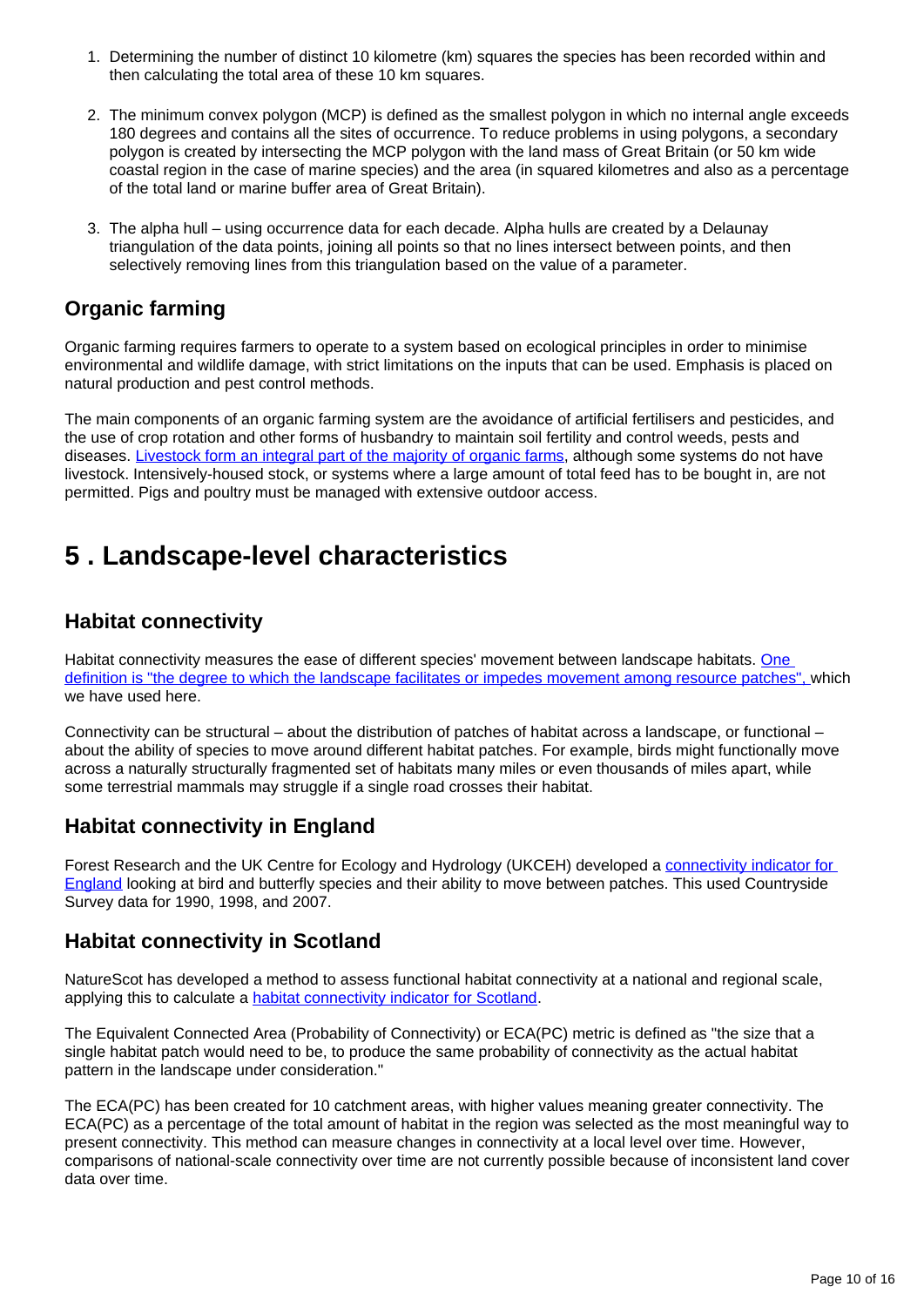### **River naturalness**

River naturalness refers to the extent to which a river differs from its original state.

By examining chemical, biological, hydrological, and physical habitat change indicators, we can begin to assess the overall condition of the river. This is particularly important because the quality of surface water bodies can affect many of the ecosystem services that humans and other natural life derive from them.

A natural river may not create the largest ecosystem service flows and benefits to humans. Alterations, such as dams and weirs (a morphological change), may provide benefits to humans, but may reduce the overall naturalness of the river, for example, disrupting the migratory flow of fish upstream.

Examining the naturalness of rivers assesses their ecological integrity: their ability to maintain and support their own ecological processes. Measures that quantify the overall naturalness of a river have been developed for England, Scotland, and Wales.

### **River naturalness in England**

Natural England has developed the [Priority River Habitat Map](https://naturalengland-defra.opendata.arcgis.com/datasets/priority-river-habitat-rivers-england) to [assess the condition of a river.](http://publications.naturalengland.org.uk/publication/6266338867675136) An aggregate score is comprised of hydrological, physical habitat, biological and chemical integrity scores.

### **River naturalness in Wales**

In Wales the naturalness of rivers was assessed using the Hydromorphological Impact Ratio. This looks at the channel substrate, flow regime, channel vegetation and geomorphic activity. These data were derived from the [2007 to 2008 baseline survey of Welsh rivers.](https://www.therrc.co.uk/sites/default/files/general/Communications/Blog/nrw_evidence_report_248._river_habitat_survey_in_wales_analysis_for_area_statements_2018.pdf) 

### **River naturalness in Scotland**

Data on the physical status and ecological potential of all Scottish surface water bodies are presented in The [River Basin Management Plan for Scotland 2021 - 2027](https://www.sepa.org.uk/media/594088/211222-final-rbmp3-scotland.pdf).

### **River naturalness in Northern Ireland**

There are no data on the naturalness of the [450 rivers and water bodies in Northern Ireland.](https://www.daera-ni.gov.uk/sites/default/files/publications/daera/NIEA%20-%20WFD%20Statistics%20Report%202018.pdf) We are looking at how to provide statistics in future.

### **Hedgerows**

A hedgerow, or hedge, is a line of woody or shrubby vegetation which is managed to alter its natural shape. Hedgerows: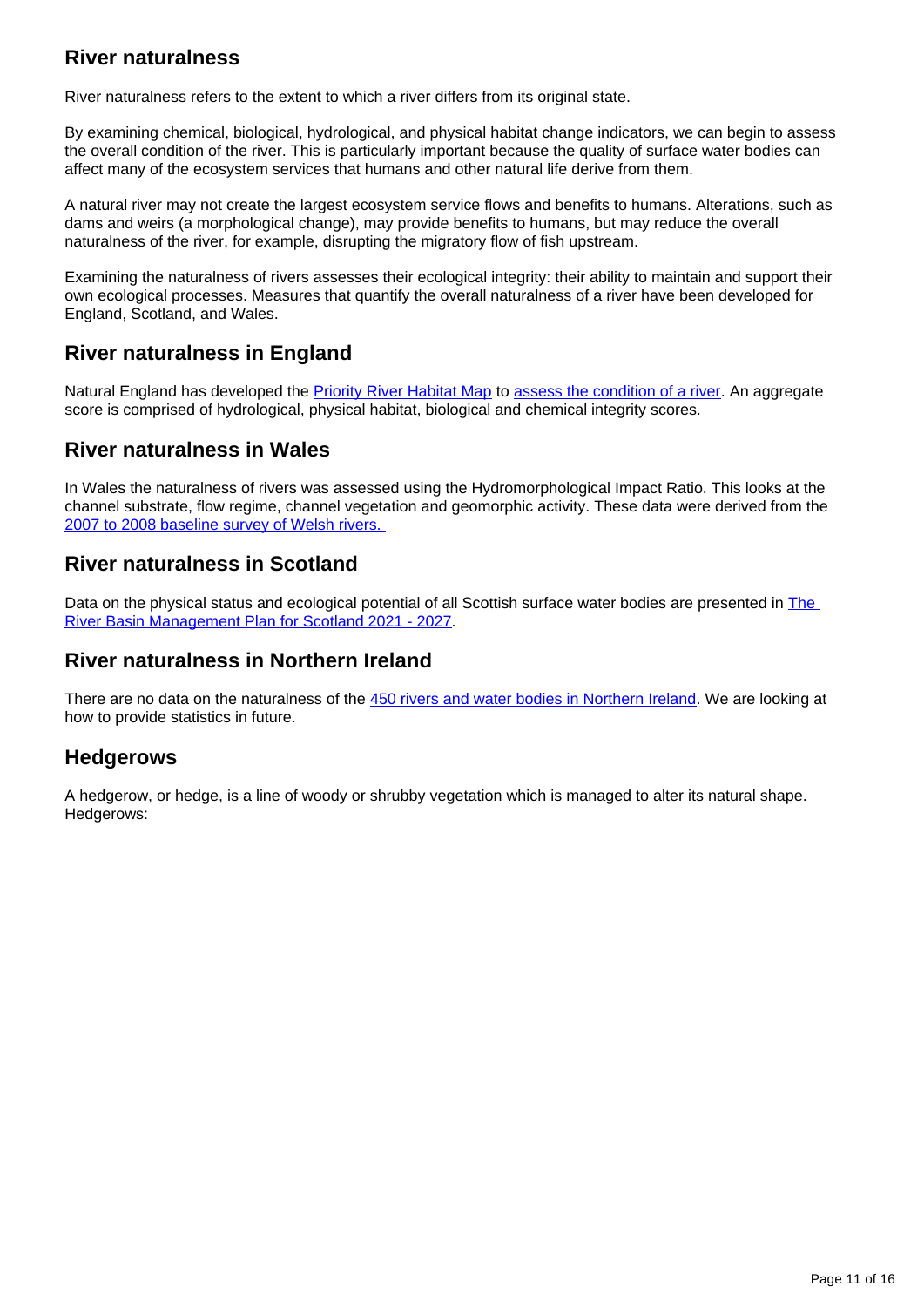- provide windbreaks which prevent soil erosion and protect crops
- provide habitats for wildlife especially pollinators such as bumblebees, butterflies and insects which need hedge banks
- provide shelter for wildlife such as birds
- reduce flooding
- improve air quality; a hectare of hedgerows between 3.5 metres (m) and 6 m wide could sequester as much as 131.5 tonnes of carbon per year

The [Department for Environment, Food and Rural Affairs' \(Defra's\) Hedgerow survey handbook](https://www.gov.uk/government/publications/hedgerow-survey-handbook) defines a hedgerow as any boundary line of trees or shrubs over 20 metres long and less than 5 metres wide at the base.

The [Woodland Trust](https://www.woodlandtrust.org.uk/media/1800/wood-wise-hedgerows-and-hedgerow-trees.pdf) estimates that half of all hedgerows were lost from the countryside during the 20th century.

[Hedgerows](https://hedgelink.org.uk/hedgerows/importance-of-hedgerows/) are very important to birds and there are 21 priority Biodiversity Action Plan (BAP) bird species, with 10 species using them as a primary habitat.

The [Countryside Survey](https://countrysidesurvey.org.uk/) provides hedgerow data for 1984, 1990, 1998, and 2007, covering:

- coastal
- farming
- mountains, moorland, and heath

These data are presented as mean lengths for seven different feature categories based on the Institute of [Terrestrial Ecology \(ITE\) Land Classification.](https://data.gov.uk/dataset/cea84038-629c-4a15-a686-1467707f26b5/ite-land-classification-of-great-britain-1990) Those featured in our report are:

- hedges
- line of trees and fence
- line of trees
- bank and grass strip

## <span id="page-11-0"></span>**6 . Ancillary condition indicators**

Additional indicators include:

### **National Forest Inventory (NFI) herbivore damage**

Herbivore damage negatively affects the ecological condition of woodland. The NFI survey data collected on "browsing damage" and "bark stripping damage" are indicators of this.

### **Pressure indicator - wildfires**

Pressure indicators are defined here as damage inflicted on the landscape by humans.

Wildfires can be a pressure indicator. Most are anthropogenic in origin, with or without intent.

There are two main sources of wildfires data: reports and satellite data. Reported fires include wildfires of all sizes attended by Fire and Rescue Services but may miss some remote fires that are addressed by land managers. Satellite data capture fires in both built-up and remote places, but can miss smaller fires under 30 hectares.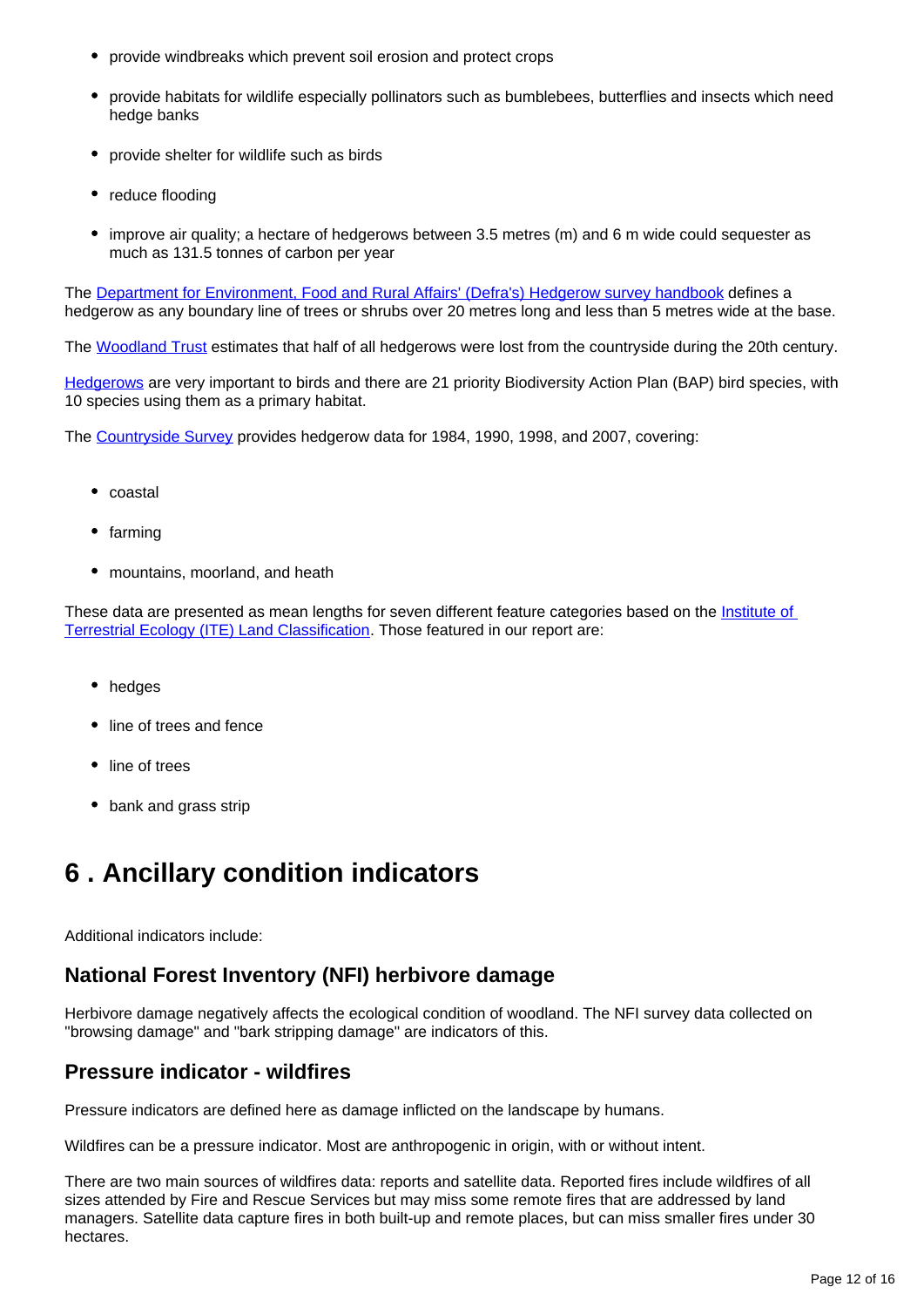### **Wildfires in England**

The [England wildfire statistics](https://assets.publishing.service.gov.uk/government/uploads/system/uploads/attachment_data/file/779468/FC_Wildfire_Statistics_for_England_2009_10_to_2016_17.pdf) were compiled by Forestry England for 2009 to 2010 to 2016 to 2017 from analysis of all wildfire incidents attended by the Fire and Rescue Services. The analysis uses the Home Office's Incident Recording System data, compared using a geographical information system with geospatial data from Forest Research's National Forest Inventory woodland map and the UK Centre for Ecology and Hydrology's Land Cover Map.

### **Wildfires in Scotland**

Wildfire data for Scotland are from [climateXchange](https://www.climatexchange.org.uk/media/2545/nb42_nf17_number_and_area_of_reported_wildfires_forests_key_habitats.pdf), using data from the Incident Recording System and only represent wildfires responded to by the Scottish Fire and Rescue Service. These exclude wildfires extinguished by landowners alone.

### **Wildfires in Wales**

The Welsh Government reports annually on wildfires with data from the three Fire and Rescue Services in Wales.

Fires are classed as *primary or secondary fires*. Primary includes any fire in non-derelict buildings, vehicles, or outdoor structures, any fire involving casualties or rescues and any fire attended by five or more appliances. Secondary fires are mainly outdoor fires including grassland and refuse fires unless they involve casualties or rescues or are attended by five or more appliances.

Grassland, woodland and crop locations include primary fires in allotments, gardens, crops, woods and other agricultural locations, and secondary fires on heathland and as a result of intentional straw and stubble burning, as well as fires on grassland.

### **Green space in urban environments**

Green spaces are areas used for particular functions, for example, public parks or gardens, playing fields, golf courses, and allotments. These contain natural land cover, and can also include blue space, for example, a park that has a lake within it.

We have collaborated with the Ordnance Survey (OS) to develop estimates of the extent of green space in urban areas used in the [UK natural capital urban accounts](https://www.ons.gov.uk/economy/environmentalaccounts/bulletins/uknaturalcapital/urbanaccounts).

The OS Open Green Space Map (2019) and OS Mastermap Topography Layer were used with a modified Office for National Statistics (ONS) Built-Up Area map (2011) to calculate these areas.

### **Fertiliser use**

Three main fertilisers - nitrogen, phosphate and potash - are used in non-organic agriculture production in the UK. These are absorbed by plants from the soil. Surpluses of phosphorus and nitrogen can lead to environmental pollution, such as eutrophication of surface water, as identified in the [Eurostat agri-environmental indicator of](https://ec.europa.eu/eurostat/statistics-explained/index.php?title=Agri-environmental_indicator_-_mineral_fertiliser_consumption)  [mineral fertiliser consumption](https://ec.europa.eu/eurostat/statistics-explained/index.php?title=Agri-environmental_indicator_-_mineral_fertiliser_consumption). More efficient use of fertiliser per tonne of food produced is better for both farm businesses and the environment.

The [British Survey of Fertiliser Practice](https://www.gov.uk/government/statistical-data-sets/british-survey-of-fertiliser-practice-dataset) (BSFP) estimates the average application of the three main fertilisers used for agricultural crops and grassland.

[The BSFP annual report \(.docx, 1.30MB\)](https://assets.publishing.service.gov.uk/government/uploads/system/uploads/attachment_data/file/1010369/fertliseruse-annualreport2020-12aug21.odt) states that these data are based on trade and sales data. These are compiled by the Agricultural Industries confederation (AIC) in conjunction with the Department for Food, Environment and Rural Affairs (Defra) using methodology described in the report on fertiliser use.

To calculate use of fertiliser per tonne of food produced, we use biomass data (total biomass less grazed biomass) from the [UK natural capital accounts: 2021](https://www.ons.gov.uk/economy/environmentalaccounts/bulletins/uknaturalcapitalaccounts/2021). Tonnes of fertiliser used was divided by crop biomass to calculate fertiliser use per tonne of crop biomass to indicate fertiliser use efficiency.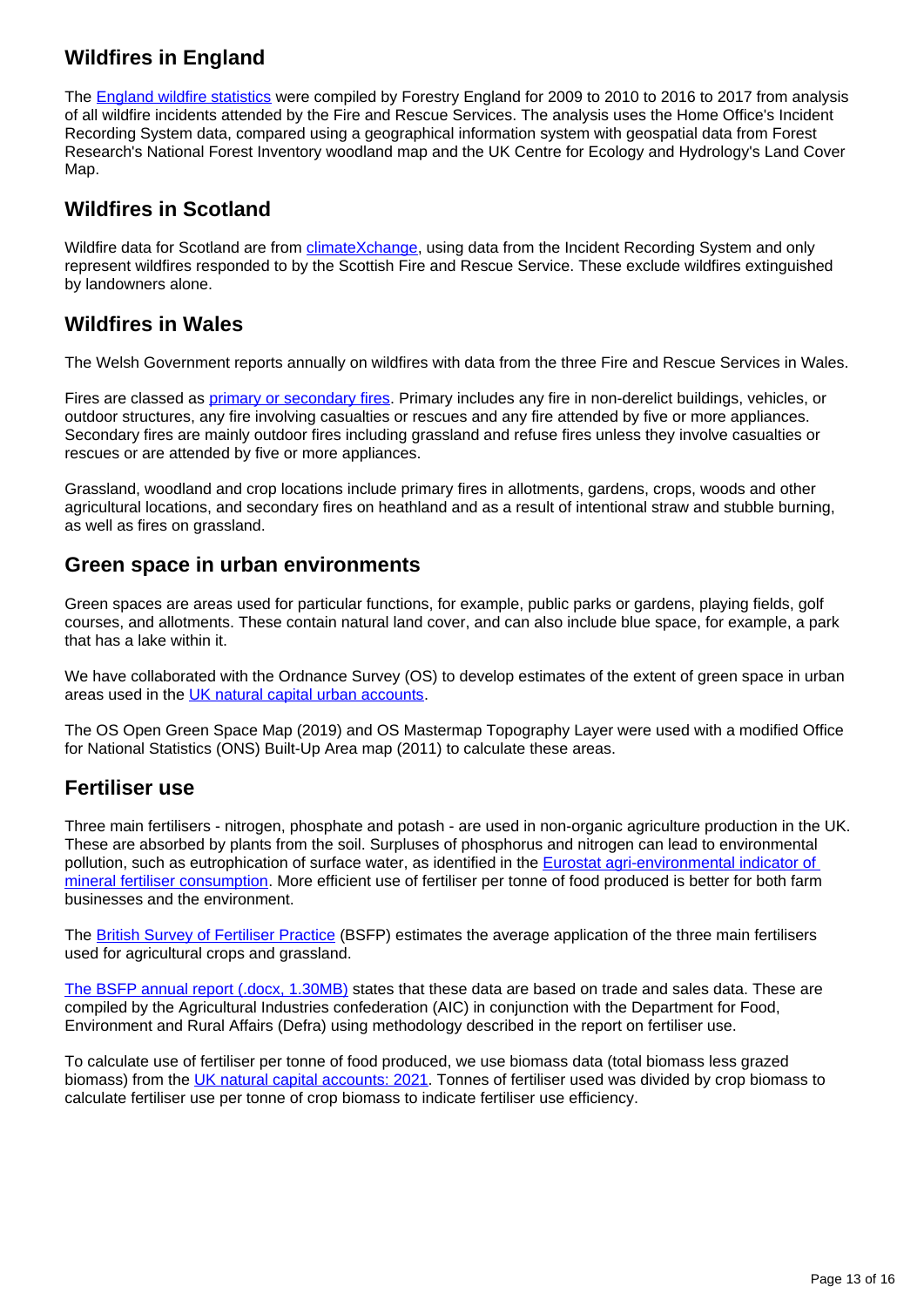### **Pesticide usage**

Pesticides are used to support UK plant health and crop production. Targeted use protects crops from native and non-native species, but such use can pose risks to both humans and the wider environment.

[In Fera's Arable Crops in the United Kingdom 2020 report,](https://pusstats.fera.co.uk/upload/fERxvRulVrwRsvVQVIgL3nDvXfW3oxvLeiISwzGA.pdf) data on pesticide usage are collected from 20,383 fields or arable crops grown on 1,102 holdings throughout the UK. As no site visits were conducted in 2020, because of the coronavirus (COVID-19) pandemic, data were collected by phone, post or email. The data survey cycle is split over two years, with the arable, potato storage, soft fruit and orchards being conducted in even years and outdoor vegetable and edible protected crops in odd years.

Data are collected for:

- [arable crops](https://pusstats.fera.co.uk/upload/fERxvRulVrwRsvVQVIgL3nDvXfW3oxvLeiISwzGA.pdf) including wheat, barley, oats, rye, triticale, oilseed rape, linseed, ware and seed potatoes, dry harvest peas, field beans and sugar beet
- [soft fruits](https://pusstats.fera.co.uk/upload/ho4OHhDODoOoPjSQoN8plp2mCvJDOl4v5j5V0yYP.pdf) including strawberries, blackcurrants, redcurrants and whitecurrants, gooseberries, blueberries, raspberries, blackberries, hybrid berries and grapevines
- [edible protected crops](https://pusstats.fera.co.uk/upload/yp29r5gVirqfOA3o6w3ZfssMqZGKAbuxoBWLneAF.pdf) including tomatoes, cucumbers, lettuce, poppers and other vegetables, edible plants, strawberries, and other fruit

[outdoor vegetables](https://pusstats.fera.co.uk/upload/K2rJUJnSLR0oNJ1sAOX4IqJ9bHr9VintUzNUebhm.pdf) including brassicas, roof crucifers, peas and beans, onions and leeks, carrots, parsnips and celery, lettuce, endive and radicchio, sweetcorn, other root vegetables, cucurbits, and other vegetables

#### **Sewerage pollution**

Sewerage pollution incidents are pollution caused by discharges or escape of contaminants from water company sewerage assets. These include:

- combined sewer overflows
- foul sewers, including private sewers transferred to water companies
- other water industry premises
- pumping stations
- rising mains
- sewage treatment works
- surface water outfalls

The category levels are:

- category  $1 -$  high (major)
- category  $2 -$  high (significant)
- category  $3 -$  low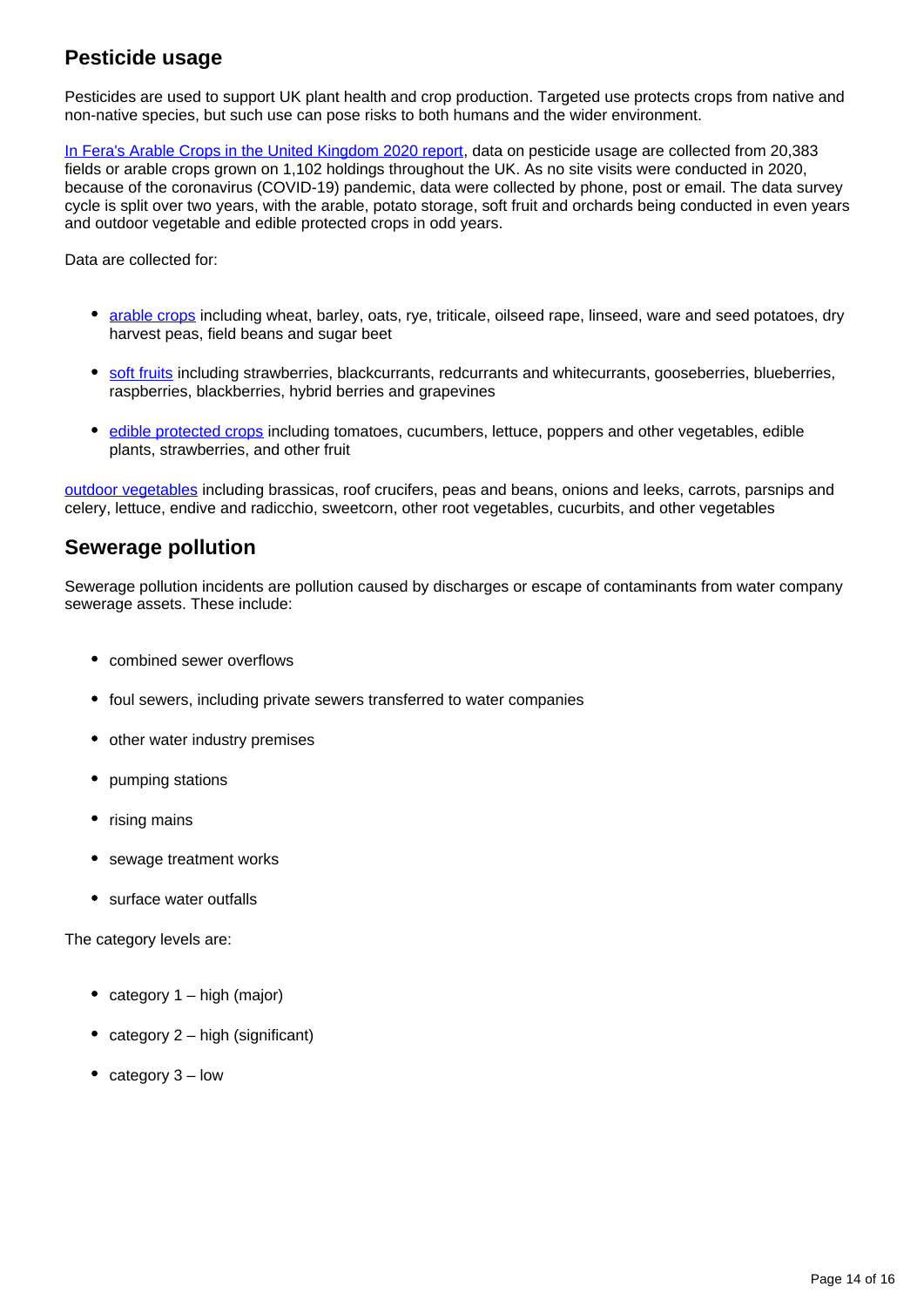### **Sea litter**

The Marine Conservation Society (MCS) has collected data from beach cleans across the UK since 1995. We use data from their large citizen science project, the Great British Beach Clean (GBBC), conducted on a single weekend each year.

Organisers of beach cleans are given guidance on best practice by MCS. Transects along beaches are carried out between the back of the beach and the strandline. Best practice guidelines indicate that 100 metre transects are preferred, however this is not always the case. The litter collected is classified, recorded, and reported to MSC.

We restricted the data to 100 metre cleans between 2008 and 2020 and included only litter types containing plastic. We excluded small items under 2.5 centimetres, however, some counts of small items remain in the dataset under "other" categories.

A key strength of the GBBC data is the large sample size, which may give more representative and precise estimates than datasets with a smaller sample. However, inconsistencies remain in:

- the number of volunteers
- the composition of beaches across years
- the frequency of cleans prior to GBBC
- how small items are recorded

For each year we calculated the median number of items.

#### **Protected sites**

There are several formal designations, including Special Areas of Conservation (SACs) in the UK, a Site of Special Scientific Interest (SSSIs) in Scotland, Wales and England, or Areas of Special Scientific Interest (ASSIs) in Northern Ireland. The rare fauna or flora present, or important geological or physiological features, make it an area of interest to science.

The England and Wales data were recorded by habitat. The Scottish data were recorded by feature category and therefore sites were only included if they had the habitat as the feature. For example, if the site had been recorded as a feature for birds, invertebrates or earth sciences, we were not able to assign it to a habitat.

### **Certified woodland area**

[Certified woodland](https://www.forestresearch.gov.uk/tools-and-resources/statistics/forestry-statistics/forestry-statistics-2018/woodland-areas-and-planting/certified-woodland-area/) in the UK has been independently audited against the UK Woodland Assurance Standard which promotes good forest practice. They offer product labels that demonstrate that wood or wood products come from well-managed forests.

### **Green Flag Awards**

According to a 2016 [Heritage Lottery Fund report on the State of UK Public Parks](https://www.heritagefund.org.uk/sites/default/files/media/attachments/state_of_uk_public_parks_2016_final_for_web%281%29.pdf), there are more than 27,000 parks and green spaces across the UK.

The [Green Flag Award](https://www.greenflagaward.org/media/1019/green-flag-award-guidelines.pdf) recognises and rewards well-managed parks and green spaces, setting the benchmark standard for the management of recreational outdoor spaces across the UK. Any freely-accessible green space that has a site-specific management can apply. Applicants are judged against 27 different criteria and must submit their active management plan to show understanding of: